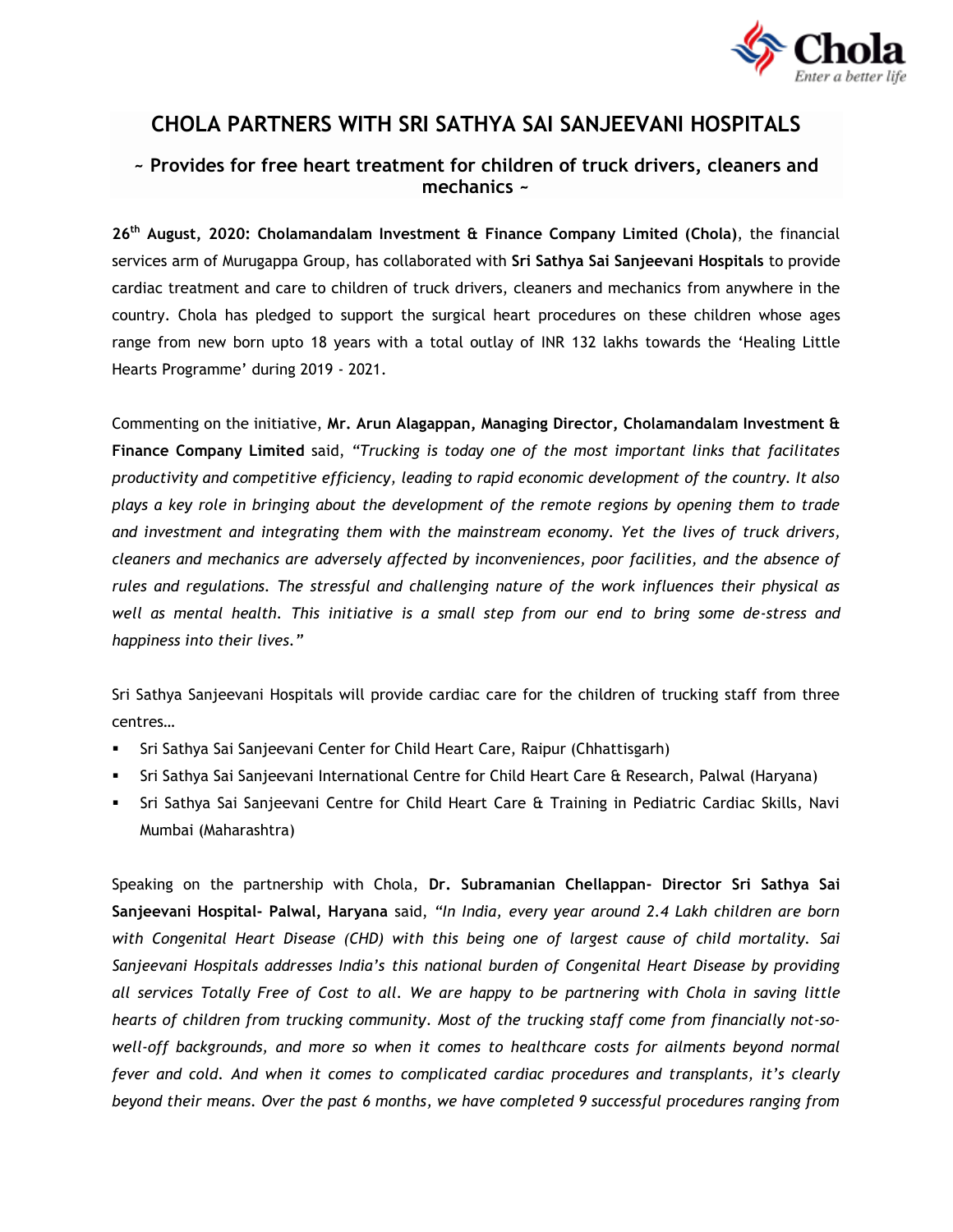

*VSD Surgical Closure, DCRV Repair, Supracardiac TAPVC Repair, Ventricular Septal Defect, PDA Ligation, Intra-cardiac repair for TOF correction and ASD Closure. The cost for each of these procedures range anywhere between INR 80,000/- to INR 4,00,000/ in private hospitals. This gracious support from Chola is not just going to give second life to these children but is going to uplift these families financially and socially. And our biggest reward is the smile on the children's and their parents' faces."*

Chola is committed to identifying and supporting programmes aimed at empowerment of the disadvantaged sections of the society through education, access to and awareness about financial services and the like; provision of access to basic necessities like healthcare, drinking water  $\hat{a}$ sanitation and the like to underprivileged; working towards eradicating hunger and poverty, through livelihood generation and skill development; supporting environmental and ecological balance through afforestation, soil conservation, rain water harvesting, conservation of flora & fauna, and similar programme; promotion of sports through training of sportspersons; undertaking rural development projects; and any other programme that falls under their CSR policy and are aimed at the empowerment of disadvantaged sections of the society.

*"Chola has been upholding Murugappa Group's tradition by earmarking a part of its income for carrying out its social responsibilities. We believe that social responsibility is not just a corporate obligation that has to be carried out…it is one's 'dharma'. Therefore, whatever we do for the community is a reflection of our spiritual conscience, which shows us the way to discharge our responsibilities towards the various sections of the society. Chola will continue to carry out activities for the benefit of communities around our areas of operation spread across the country,"* adds Alagappan.

Truck drivers, cleaners or mechanics whose children are suffering from Congenital Heart Disease may approach Sri Sathya Sai Sanjeevani Hospitals to avail of the free treatment.

## **About Chola**

Cholamandalam Investment and Finance Company Limited (Chola), incorporated in 1978 as the financial services arm of the Murugappa Group. Chola commenced business as an equipment financing company and has today emerged as a comprehensive financial services provider offering vehicle finance, home loans, home equity loans, SME loans, investment advisory services, stock broking and a variety of other financial services to customers.